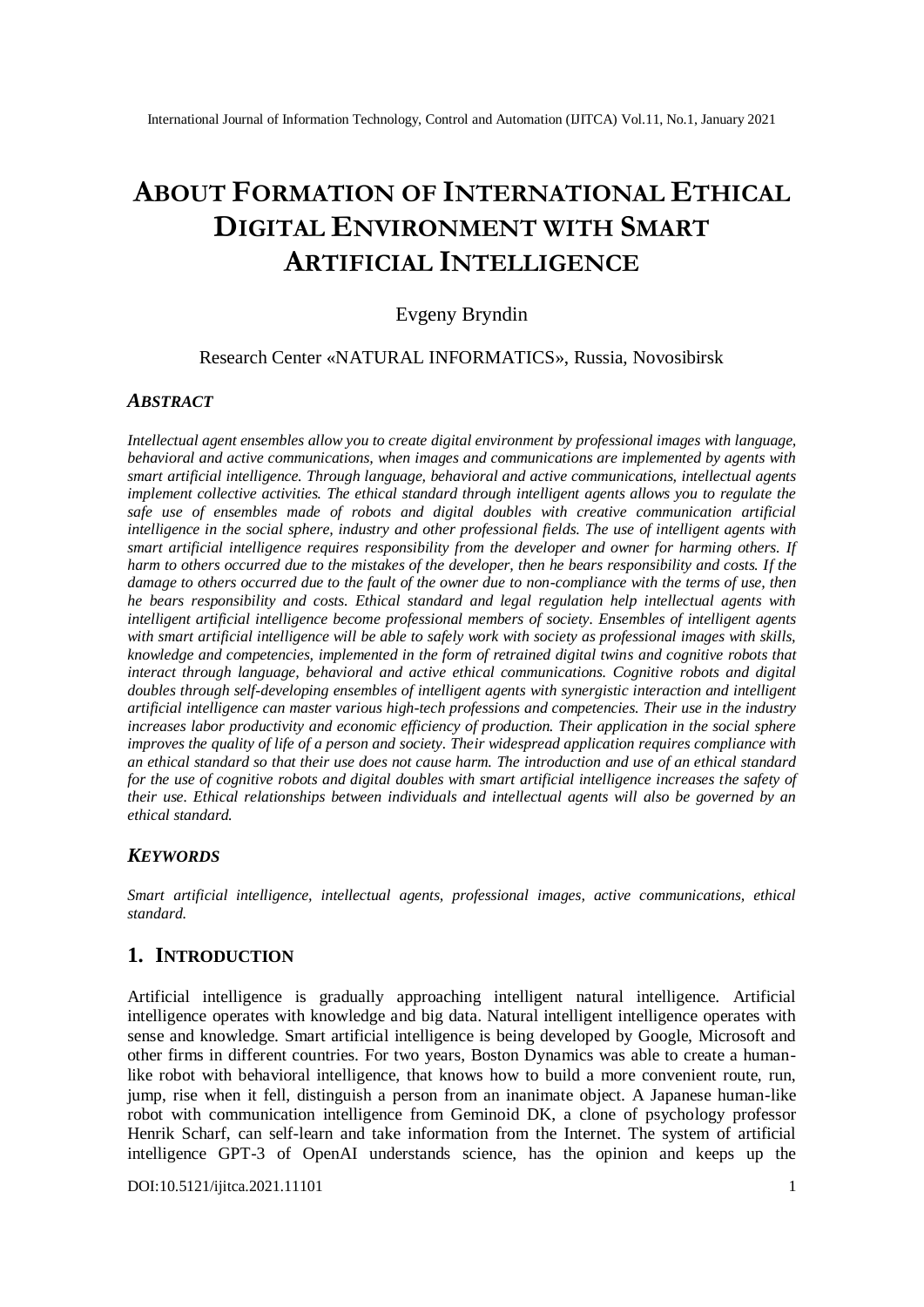conversation, it is also able to write verses and news, to do the translations, to solve anagrams and to answer questions. The Dutch neural artificial network Artbreeder produces human drawings in different styles and techniques. Artificial intelligence Alpha Zero beats champions in chess, and AlphaGo in GO.

Microsoft is working on a model with artificial intelligence algorithms that can detect errors in program code with a 99 percent probability and divide them into critical, important and insignificant ones. Using an intelligent model reduces the time and money spent searching for errors in program code. The accuracy of detection based on the results of the first tests of the intelligent model turned out to be very high. The intelligent model was able to identify work items with security errors in 99% of cases. The correct division of these errors into critical and non-critical occurs in 97% of cases. The intelligent model in the public domain will be on the GitHub service.

Standard Cognition is working on a standalone shopping payment system where customers can wander around the store, pick items and pay without scanning their items or interacting with an employee. Its ceiling chambers continuously track individuals and objects.

Icertis manages nearly 6 million contracts. Its cloud platform helps companies analyze past contract negotiations and automate administrative tasks.

The United Nations, which uses Dataminr to identify early signs of potential humanitarian crises around the world. Dataminr accepts public Internet data to send user alerts.

The Japanese government in 2020 began to solve the problem of increasing the birth rate in the country using artificial intelligence. A group of researchers from several universities in Japan using supercomputers created an artificial intelligence called Dark Emulator, which can explain the structure of the universe and some of its secrets.

OpenAI develops his own intelligent artificial intelligence, consolidating some principles and pursuing good goals. OpenAI introduced Universe to train and train strong artificial intelligence. Learning can take place on all the information of mankind available through the Internet. His actions are based on algorithms similar to those of human behavior. He can build the right behavior in difficult conditions. He can write poetry and news, make translations, solve anagrams and answer questions. In San Francisco, the company's artificial intelligence OpenAI won against the Dota 2 world champion. OpenAI strives to become the first creator of friendly generalpurpose artificial intelligence and a universal machine that has the ability to learn and reason. Microsoft and OpenAI at the Build conference on May 19, 2020 introduced one of the most powerful supercomputers in the world to work together to create a new generation of smart artificial intelligence.

Author proposes to develop smart artificial intelligence by ensembles of intellectual agents on base communicative-associative logic through recurring development of professional skills, increasing visual, sound, subject, spatial and temporal sensitivity, by ethical standard. It operates on virtual images of natural entities. Thought imaginary smart artificial intelligence is considered in detail in works [1-2].

The article is devoted to creating digital environment with smart artificial intelligence, professionally and ethically interacting with society. The digital environment is filled with professional images with ethical communications between themselves and members of society in various spheres of life. Humanity's desire to create a digital environment with smart artificial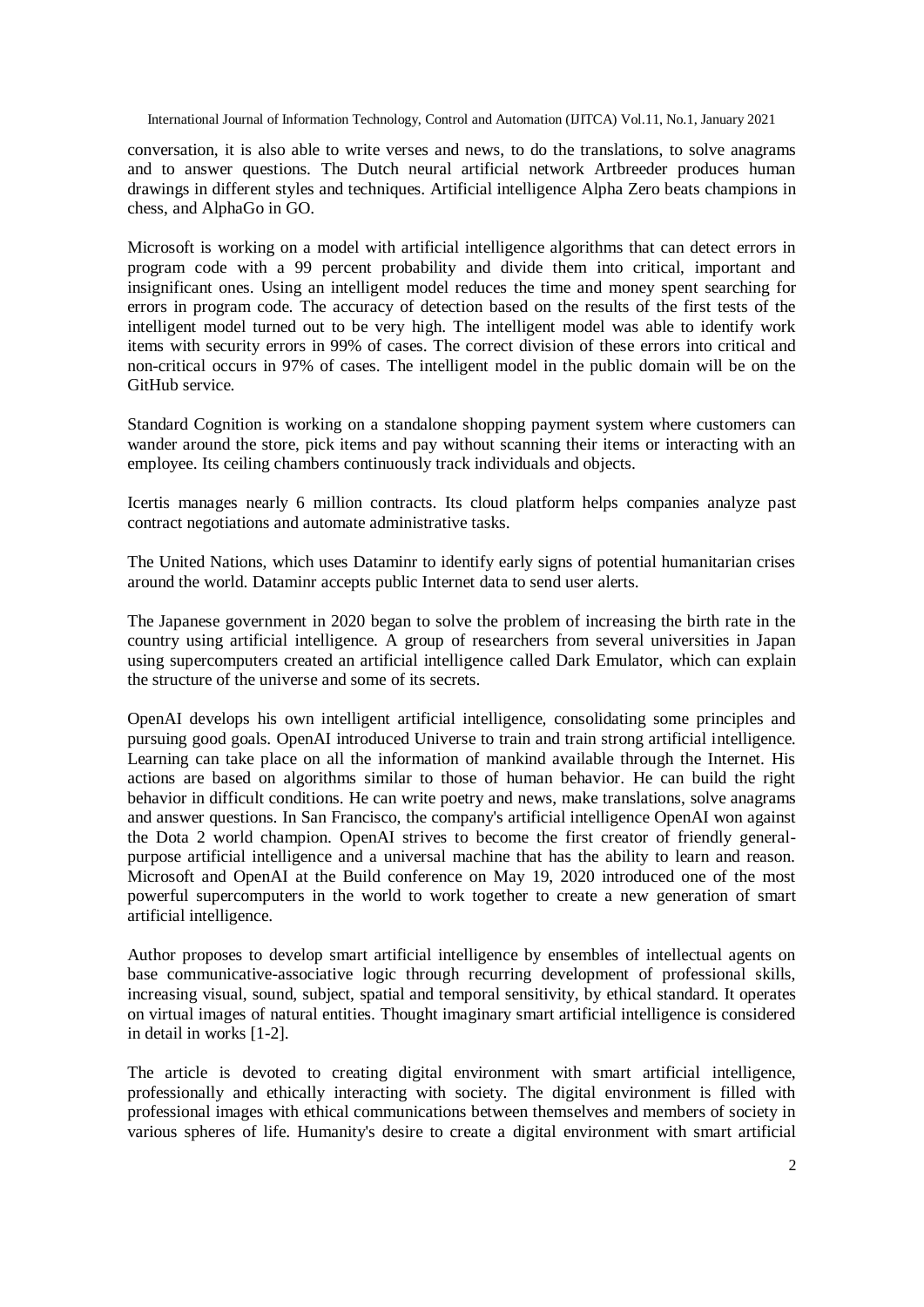intelligence is aimed at improving the quality of life of society. Safe interaction of professional images is regulated by the ethical standard, conditions and rules of communication without harm and damage. Scientists, engineers and technologists embody the professional images of the digital environment with tools, endowing them with similar specialized knowledge, skills and competencies, in the form of digital doubles and cognitive robots. Ensembles of intellectual agents with professional images and linguistic, behavioral and active ethical communications will allow the cognitive robot to have various required professions and competencies.

Creating digital environment with intelligent artificial intelligence proposed on the basis of theoretical provisions, practical criteria, standards and tools described in published works [1-22].

# **2. FUNDAMENTAL BASES OF ETHICAL DIGITAL ENVIRONMENT WITH SMART ARTIFICIAL INTELLIGENCE**

The fundamental foundations of the digital environment are smart artificial intelligence, ethical standard, intellectual agents, professional images of intellectual agents, language, behavioral and active ethical communications of professional images.

The standard case «Ethical application of ensemble intelligent agents» contains seven tables.

| Use case<br>name                     | Ethical application of ensemble of intelligent agents                                  |                                                                                                                                                                                                                                                                                                                                                                                                                                                                                                                                                                                                                                                                                                                                                                                                                                                                                                                                                                                                                                                                                                                                                                                                                                                                                                                                                                                                                                                                               |  |  |  |  |
|--------------------------------------|----------------------------------------------------------------------------------------|-------------------------------------------------------------------------------------------------------------------------------------------------------------------------------------------------------------------------------------------------------------------------------------------------------------------------------------------------------------------------------------------------------------------------------------------------------------------------------------------------------------------------------------------------------------------------------------------------------------------------------------------------------------------------------------------------------------------------------------------------------------------------------------------------------------------------------------------------------------------------------------------------------------------------------------------------------------------------------------------------------------------------------------------------------------------------------------------------------------------------------------------------------------------------------------------------------------------------------------------------------------------------------------------------------------------------------------------------------------------------------------------------------------------------------------------------------------------------------|--|--|--|--|
| Applicati<br><sub>on</sub><br>domain | Hi-Tech Labor Market                                                                   |                                                                                                                                                                                                                                                                                                                                                                                                                                                                                                                                                                                                                                                                                                                                                                                                                                                                                                                                                                                                                                                                                                                                                                                                                                                                                                                                                                                                                                                                               |  |  |  |  |
| Deploym<br>ent model                 | Human digital double                                                                   |                                                                                                                                                                                                                                                                                                                                                                                                                                                                                                                                                                                                                                                                                                                                                                                                                                                                                                                                                                                                                                                                                                                                                                                                                                                                                                                                                                                                                                                                               |  |  |  |  |
| <b>Status</b><br>Scope               |                                                                                        | Results of research: Creative Communication Artificial Intelligence<br>Industrial sectors and social services                                                                                                                                                                                                                                                                                                                                                                                                                                                                                                                                                                                                                                                                                                                                                                                                                                                                                                                                                                                                                                                                                                                                                                                                                                                                                                                                                                 |  |  |  |  |
| (s)                                  |                                                                                        | Find accurate and universal application of creative communication artificial intelligence                                                                                                                                                                                                                                                                                                                                                                                                                                                                                                                                                                                                                                                                                                                                                                                                                                                                                                                                                                                                                                                                                                                                                                                                                                                                                                                                                                                     |  |  |  |  |
| Objective<br>Narrative               | <b>Short</b><br>description<br>(not more than<br>150 words)<br>Complete<br>description | Ensemble is complex of intelligent agents with language, behavioral<br>and active communications, interacting through smart interface,<br>implementing technological process, social services, multi-inter-<br>trans-disciplinary research, or production cycle.<br>Ensemble is complex of intelligent agents with language, behavioral<br>and active communications, interacting through smart interface,<br>implementing technological process, social services, multi-inter-<br>trans-disciplinary research, or production cycle. In the creative<br>ensemble, the whole range of tasks by certain rules is distributed<br>among all agents. Job allocation means assigning each agent a role<br>whose complexity is determined by the agent's capabilities. To<br>organize the task distribution process, the creative ensemble creates<br>either a distributed problem solution system or decentralized artificial<br>intelligence. In the first version, the process of decomposition of the<br>global problem and the inverse process of composition of the found<br>solutions takes place under the control of some single "center." At the<br>same time, the creative ensemble is designed strictly from top to<br>bottom, based on the roles defined for the agents and the results of<br>dividing the global task into subtasks. In the case of decentralized<br>artificial intelligence, task distribution occurs during agent interaction<br>and is synergistic. |  |  |  |  |

Table 1. General.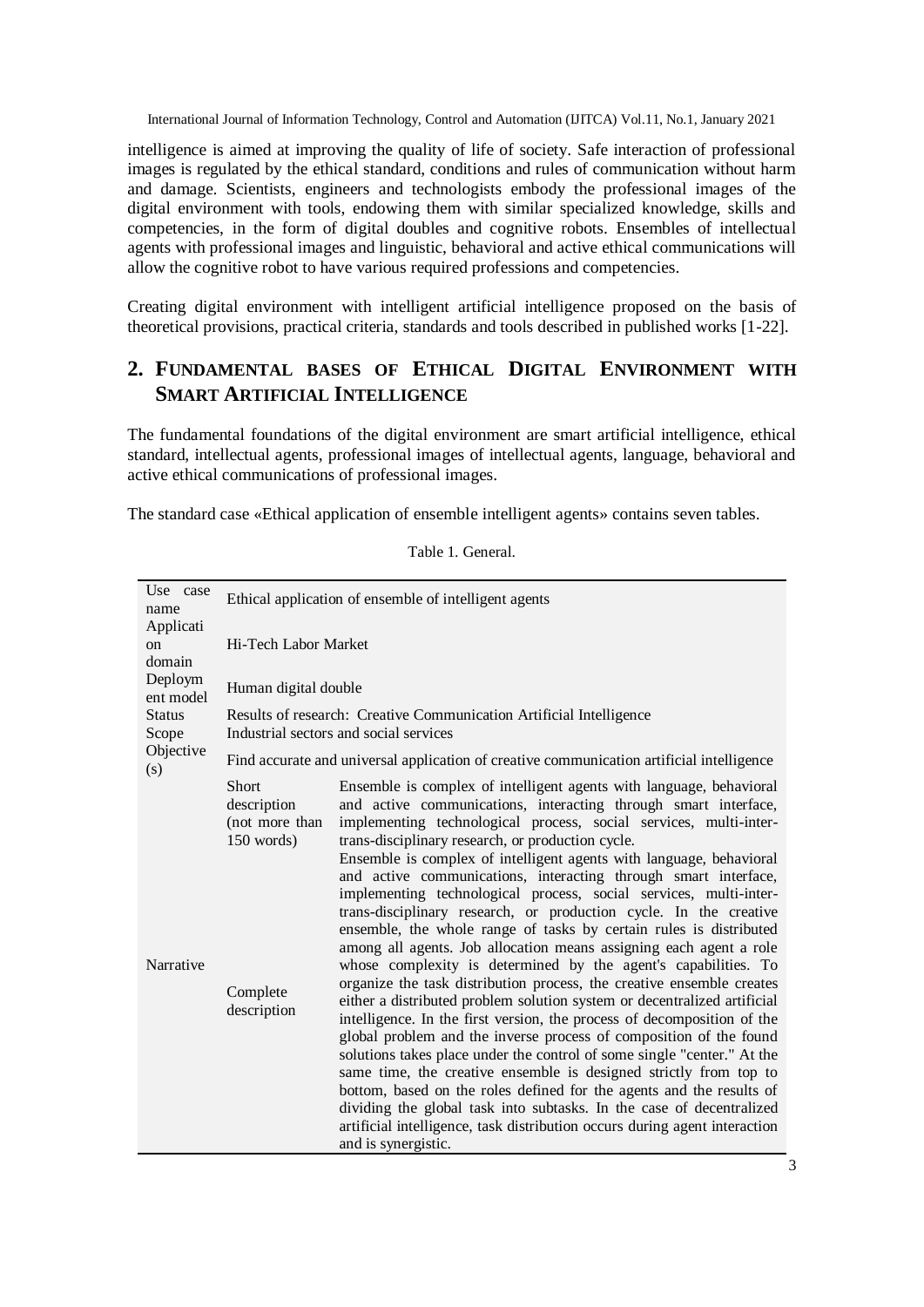| Stakehold<br>ers                                                                                                                                                                                                                                                            | Highly technological producer and user                                                                                                                                                                                        |                                                                                                                                                         |                                                                                                                                                                                                                                                                                                                                       |                                                           |  |  |
|-----------------------------------------------------------------------------------------------------------------------------------------------------------------------------------------------------------------------------------------------------------------------------|-------------------------------------------------------------------------------------------------------------------------------------------------------------------------------------------------------------------------------|---------------------------------------------------------------------------------------------------------------------------------------------------------|---------------------------------------------------------------------------------------------------------------------------------------------------------------------------------------------------------------------------------------------------------------------------------------------------------------------------------------|-----------------------------------------------------------|--|--|
| Stakehold<br>ers <sup>2</sup><br>assets,<br>values<br>System's                                                                                                                                                                                                              | Reputation, responsibility, security                                                                                                                                                                                          |                                                                                                                                                         |                                                                                                                                                                                                                                                                                                                                       |                                                           |  |  |
| threats<br>and<br>vulnerabil<br>ities                                                                                                                                                                                                                                       | Legal and ethical aspects of interaction with society                                                                                                                                                                         |                                                                                                                                                         |                                                                                                                                                                                                                                                                                                                                       |                                                           |  |  |
|                                                                                                                                                                                                                                                                             | ID                                                                                                                                                                                                                            | Name                                                                                                                                                    | Description                                                                                                                                                                                                                                                                                                                           | Reference<br>to<br>mentioned<br>use<br>case<br>objectives |  |  |
| Key<br>performa<br>nce<br>indicators<br>(KPIs)                                                                                                                                                                                                                              | 1                                                                                                                                                                                                                             | AI<br>managemen<br>t<br>of<br>professional<br>cooperation<br>process                                                                                    | Creative process management technology<br>can itself predict the optimal timing of<br>individual stages based on accumulated<br>information about their labor intensity,<br>choice of equipment loading route and<br>competencies of intelligent<br>agents.<br>Streamline processes and automatically<br>delegate tasks.              | Improve<br>of synergy<br>between<br>agents                |  |  |
|                                                                                                                                                                                                                                                                             | $\overline{2}$                                                                                                                                                                                                                | Productivity<br>and quality<br>AI                                                                                                                       | Creative<br>communication<br>artificial<br>intelligence works with fewer errors and<br>safer.<br>Creative<br>is<br>communication<br>artificial<br>intelligence<br>improves<br>the<br>quality of life of a person and society in<br>everyday<br>concerns,<br>as<br>well<br>as<br>productivity in high-tech industry and<br>production. | Improve<br>of<br>efficiency                               |  |  |
|                                                                                                                                                                                                                                                                             | Task(s)                                                                                                                                                                                                                       |                                                                                                                                                         | 1 .Safe interaction of technocratic societies.<br>2 .Building high-tech synergies of technocratic societies.                                                                                                                                                                                                                          |                                                           |  |  |
|                                                                                                                                                                                                                                                                             | Method(s)                                                                                                                                                                                                                     | and preference criteria                                                                                                                                 | Ethical language, behavioural and active communication and utility                                                                                                                                                                                                                                                                    |                                                           |  |  |
| AI<br>features                                                                                                                                                                                                                                                              | Hardware<br>Topology                                                                                                                                                                                                          |                                                                                                                                                         | Supercomputer with Strong Artificial Distributed Intelligence<br>Distributed Modular Interconnect Topology                                                                                                                                                                                                                            |                                                           |  |  |
| Technocratic societies, synergy of interaction intelligent agents,<br>Terms<br>ethical language behavioural and active communication, legal<br>and<br>regulation, utility and preference criteria, creative communication safe<br>concepts used<br>artificial intelligence. |                                                                                                                                                                                                                               |                                                                                                                                                         |                                                                                                                                                                                                                                                                                                                                       |                                                           |  |  |
| Standardi<br>zation<br>opportuni<br>ties/<br>requireme<br>nts<br>Challenge<br>and<br>S                                                                                                                                                                                      | every human activity.                                                                                                                                                                                                         | Creative communication artificial intelligence requires process standardization, as does<br>Qualitatively new type of thinking not available to humans. |                                                                                                                                                                                                                                                                                                                                       |                                                           |  |  |
| issues<br>Societal<br>concerns                                                                                                                                                                                                                                              | Security and ethical and legal aspects<br>Description<br>SDGs to<br>A universal approach to the ethical and safe use of intellectual agent<br>be<br>achieved<br>ensembles with language behavioral and active communications. |                                                                                                                                                         |                                                                                                                                                                                                                                                                                                                                       |                                                           |  |  |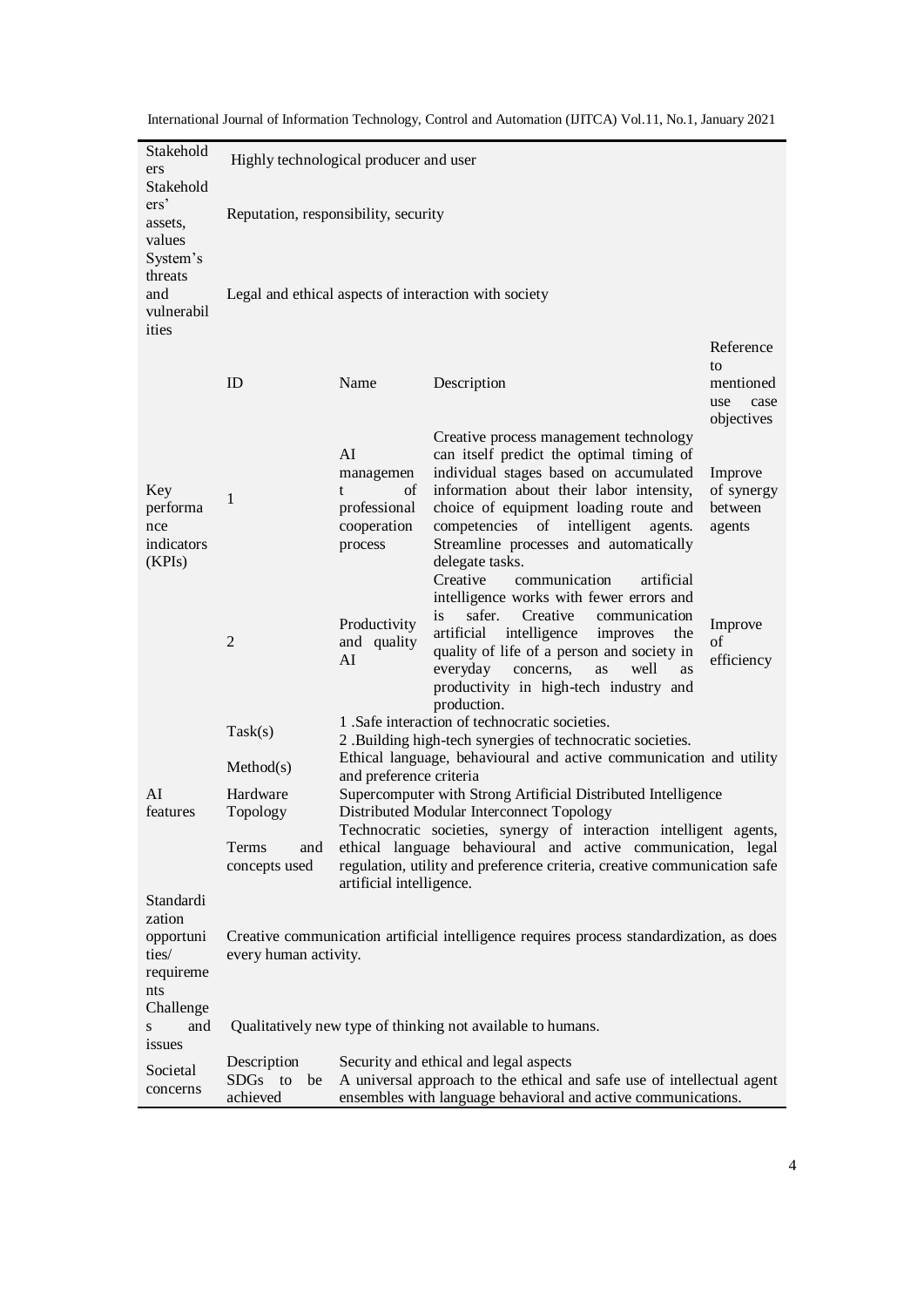| Data characteristics |                                                                           |  |  |
|----------------------|---------------------------------------------------------------------------|--|--|
| Description          | Creative Communication Artificial Intelligence Professional Images        |  |  |
| Source               | Criteria and Technology of Creative Communication Artificial Intelligence |  |  |
| Type                 | <b>Smart</b>                                                              |  |  |
| Volume (size)        | Hi-Tech Labor Market                                                      |  |  |
| Velocity (e.g. real  |                                                                           |  |  |
| time)                | Supercomputering velocity                                                 |  |  |
| Variety (multiple)   | <b>Streams of Professional Images</b>                                     |  |  |
| datasets)            |                                                                           |  |  |
| Variability (rate of | Retraining                                                                |  |  |
| change)              |                                                                           |  |  |
| Quality              | High                                                                      |  |  |

Table 2. Data.

|  |  | Table 3. Process scenario. |
|--|--|----------------------------|
|--|--|----------------------------|

|   | <b>Scenario conditions</b> |                                                                                                                           |                                                                                                                                    |                                                                                                        |                                                           |  |  |
|---|----------------------------|---------------------------------------------------------------------------------------------------------------------------|------------------------------------------------------------------------------------------------------------------------------------|--------------------------------------------------------------------------------------------------------|-----------------------------------------------------------|--|--|
| N | <b>Scenario</b><br>name    | <b>Scenario description</b>                                                                                               | <b>Triggering event</b>                                                                                                            | <b>Pre-condition</b>                                                                                   | Post-<br>condition                                        |  |  |
|   | Training                   | Training of<br>intellectual agents in<br>professional images<br>and language,<br>behavioral and active<br>communications. | By technological<br>process of modeling<br>flow of professional<br>images and language,<br>behavioral and active<br>communications | Formatting of<br>professional<br>images and<br>language,<br>behavioral and<br>active<br>communications | Management<br>of safety                                   |  |  |
| 2 | Evaluation                 | Trained model                                                                                                             | Development of<br>technological thinking<br>and behaviour                                                                          | Cognitive<br>thinking patterns<br>and psychological<br>behaviors                                       | Meeting KPI<br>requirements<br>is condition<br>of synergy |  |  |
| 3 | Execution                  | Model and<br><b>Technology Tooling</b>                                                                                    | Interaction                                                                                                                        | Activization of<br>Model                                                                               | Completion<br>of interaction                              |  |  |
| 4 | Retraining                 | Retrain model with<br>training professional<br>images and language,<br>behavioral and active<br>communications.           | New professional<br>activities and<br>competencies                                                                                 | Additional<br>images and<br>communications                                                             | Combining<br>images and<br>communicati<br>ons             |  |  |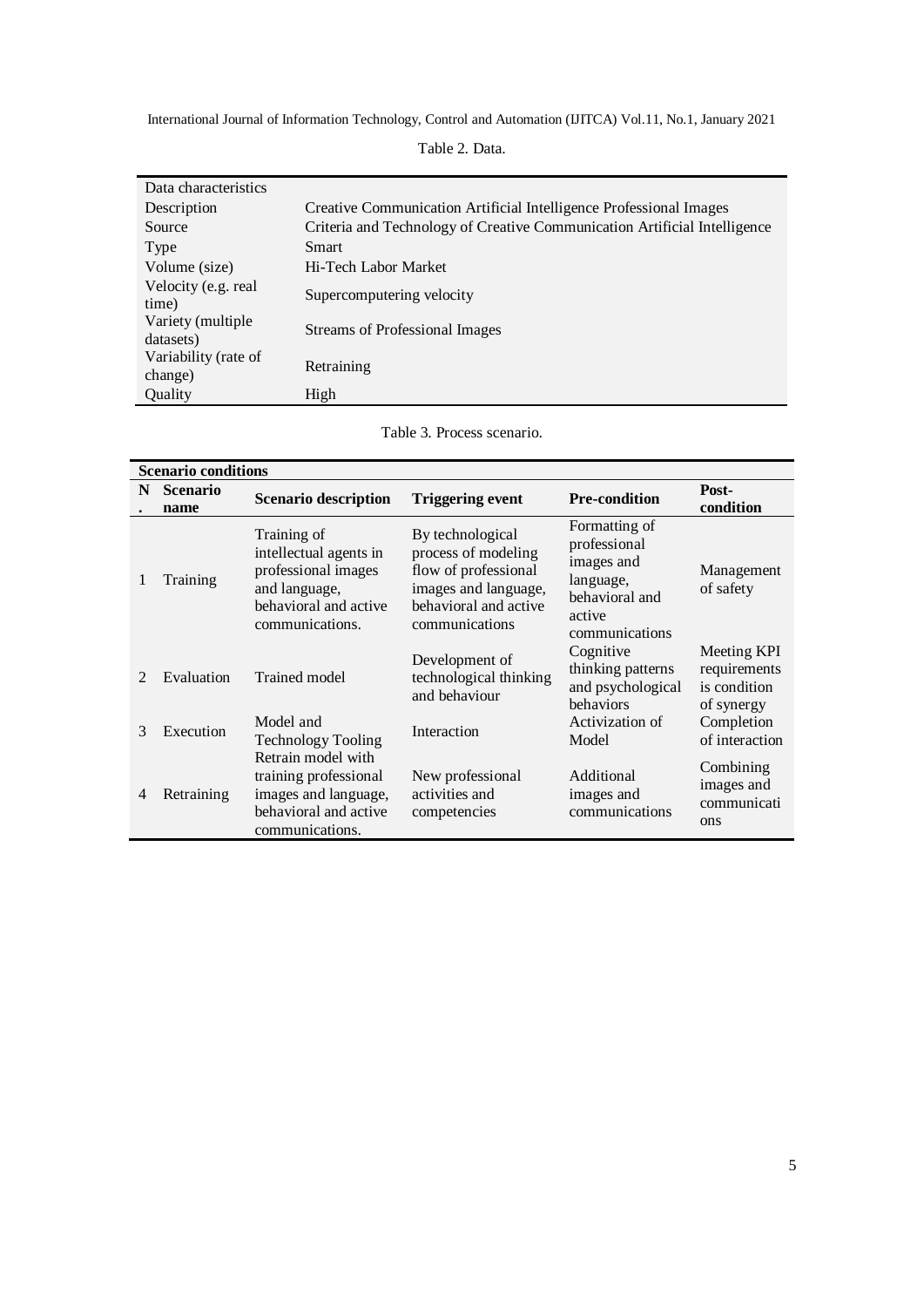| <b>Scenari</b><br>o name | <b>Training</b>                                                                                             |                                                                                                                   |                            |                                                                                                                  |                                                                                                 |
|--------------------------|-------------------------------------------------------------------------------------------------------------|-------------------------------------------------------------------------------------------------------------------|----------------------------|------------------------------------------------------------------------------------------------------------------|-------------------------------------------------------------------------------------------------|
| <b>Step</b><br>No.       | Event                                                                                                       | Name of<br>process/Activit<br>v                                                                                   | Primary<br>actor           | <b>Description of</b><br>process/activity                                                                        | Requirement                                                                                     |
| 1                        | Sample<br>professional<br>images and<br>language,<br>behavioral and<br>active<br>communications<br>is ready | Specification<br>and<br>classification                                                                            | Manufactu<br>rer           | Transform sample<br>professional<br>images and<br>language,<br>behavioral and<br>active<br>communications        | Creative<br>Communication<br>Artificial<br>Intelligence<br>Software                             |
| $\overline{2}$           | Completion of<br>Step 1                                                                                     | Creating<br>Experimental<br>professional<br>images and<br>language,<br>behavioral and<br>active<br>communications | Manufactu<br>rer           | Development of<br>language,<br>behavioral and<br>active<br>communications<br>through job<br>modelling            | Software of<br>modelling                                                                        |
| 3                        | Completion of<br>Step 2                                                                                     | Model training                                                                                                    | AI<br>solution<br>provider | Model professional<br>images and<br>language,<br>behavioral and<br>active<br>communications<br>created by Step 2 | Sample<br>professional<br>images and<br>language,<br>behavioral and<br>active<br>communications |

Table 4. Training.

Table 5. Evaluation.

| <b>Scenario</b><br>name                     | <b>Evaluation</b>                    |                             |                         |                                                                                                                                   |                                                                    |
|---------------------------------------------|--------------------------------------|-----------------------------|-------------------------|-----------------------------------------------------------------------------------------------------------------------------------|--------------------------------------------------------------------|
| Step No.                                    | Event                                | Name of<br>process/Activity | <b>Primary</b><br>actor | <b>Description of</b><br>process/activity                                                                                         | Requirement                                                        |
| 1                                           | Completion of<br>training/retraining | Research                    | Manufacturer            | Model of<br>sample<br>experimental<br>data set created                                                                            | Ethical<br>language,<br>behavioral and<br>active<br>communications |
| 2                                           | Completion of<br>Step 1              | <b>Identification</b>       | AI solution<br>provider | Based on new<br>data, confirm<br>that the<br>ensemble of<br>intelligent<br>agents performs<br>trained<br>professional<br>process. | Synergy                                                            |
| 3                                           | Completion of<br>Step 2              | Evaluation                  | Manufacturer            | Comparison of<br>Step 1 and Step<br>2                                                                                             | Synergy                                                            |
| Input of evaluation<br>Output of evaluation |                                      | Synergy                     |                         | Ethical language, behavioral and active communications                                                                            |                                                                    |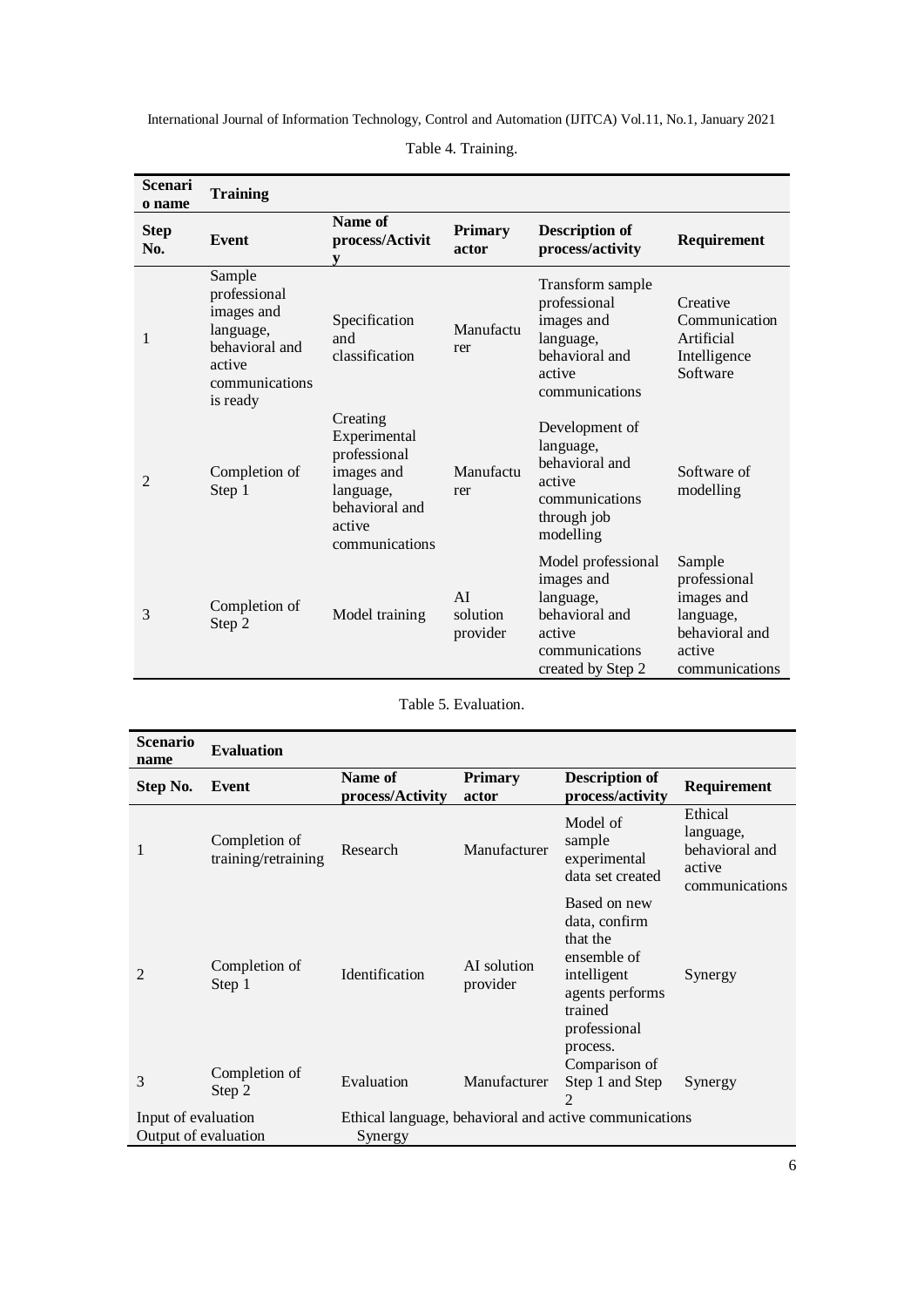| <b>Scenario</b><br>name | <b>Execution</b>                      |                                                                                              |                         |                                                                                                                           |                        |
|-------------------------|---------------------------------------|----------------------------------------------------------------------------------------------|-------------------------|---------------------------------------------------------------------------------------------------------------------------|------------------------|
| Step No.                | Event                                 | Name of<br>process/Acti<br>vity                                                              | <b>Primary</b><br>actor | <b>Description of</b><br>process/activity                                                                                 | <b>Require</b><br>ment |
|                         | Analysis of<br>modeling<br>results    | Research                                                                                     | Manufacturer            | Development of set of<br>experimental data through<br>job modelling                                                       | Compati<br>bility      |
|                         | Completion<br>of Step 1 and<br>Step 2 | <b>Identification</b>                                                                        | AI solution<br>provider | Based on the modification<br>of communications of<br>professional images<br>according to the created<br>experimental set. | Synergy                |
| Input of Execution      |                                       | Modification of communications of professional images                                        |                         |                                                                                                                           |                        |
| Output of Execution     |                                       | Synergy, compliance with ethical conditions of application and no signs<br>of harm or damage |                         |                                                                                                                           |                        |

Table 6. Execution.

Table 7. Retraining.

| Scenario<br>name | <b>Retraining</b>                                  |                                         |                         |                                                                                                  |                         |
|------------------|----------------------------------------------------|-----------------------------------------|-------------------------|--------------------------------------------------------------------------------------------------|-------------------------|
| Step No.         | Event                                              | Name of<br>process /<br><b>Activity</b> | <b>Primary</b><br>actor | <b>Description of</b><br>process/activity                                                        | <b>Requireme</b><br>nt  |
| 1                | New professional<br>activities and<br>competencies | Research                                | Manufacture<br>r        | Additional<br>professional images<br>and language,<br>behavioral and<br>active<br>communications | Completene<br><b>SS</b> |
| 2                | Completion of<br>Step 1                            | Experimenta<br>1 data set<br>creation   | Manufacture<br>r        | Combining<br>professional images<br>and language,<br>behavioral and<br>active<br>communications  | Compatibilit<br>y       |
| 3                | Completion of<br>Step 2                            | Model<br>training                       | AI solution<br>provider | Comparison of phase<br>2 results                                                                 | Synergy and<br>quality  |
|                  | Specification of retraining data                   |                                         |                         | Data of new professional activities and competencies                                             |                         |

The wide use of intellectual agent ensembles with smart artificial intelligence is carried out on the basis of an ethical standard, so that their use does not harm or harm [3].

Ensembles of agents with artificial intelligence are multi-agent synergistic self-organizing systems that function according to the laws of development, synergy and self-organization. Intelligent agents use physical, informal and logical model of the environment. That is, they use both attributes and sets of entities, processes, relationships, etc.

Standard case Application of ensemble of intelligent agents defines parameters, characteristics, methods, human digital double models, knowledge, skills, behavior, images and other entities of intelligent virtual agent interaction (Table 1 - Table 7). Intelligent virtual agent interaction uses categorical method of utility and preference [1]. Standard case "Application of ensemble of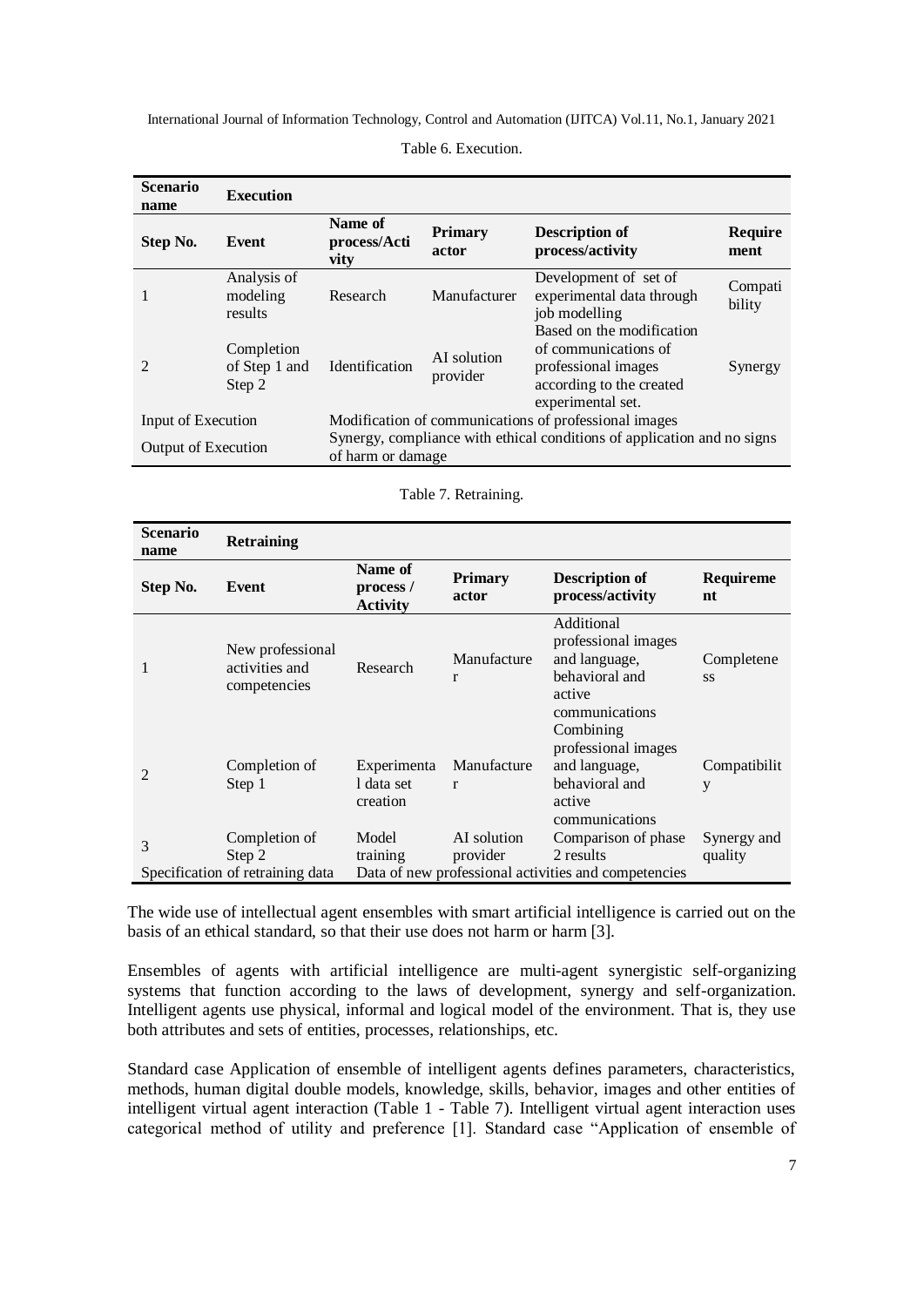intelligent agents" contributes to the formation of an ethical digital environment with smart artificial intelligence. The synergistic mechanisms of self-organization of technological ensembles of intelligent agents are basic for standardization in the application of ensembles in various fields. Communicative-associative smart artificial intelligence with the help of an ensemble of diversified agents with a smart interface help control ethical application of ensemble intelligent agents [4].

## **3. MANAGEMENT IN ETHICAL DIGITAL ENVIRONMENT WITH SMART ARTIFICIAL INTELLIGENCE**

An ethical digital environment with smart artificial intelligence allows detect diseases using telemedicine, manage smart city, smart production and agriculture, as well as other areas of society [5-15]. Management is carried out through ensembles of intellectual agents with professional images and ethical language, behavioral and active communications based on digital doubles, cognitive robots and ethical standard.

## **4. CONCLUSION**

In the era of technological development, there is a rapid change in professions and competencies. The problem arises of the operational optimal management of the economy of smart cities, hightech industries, robotic of combining the activities of natural intelligence with the activities of artificial intelligence. The combination of their activities can be carried out at the level of professional images with ethical linguistic behavioral and active communications. The formation of an international ethical virtual environment with smart artificial intelligence is becoming very popular for the digital effective management of combined areas of society based on smart professional images with ethical language behavioral and active communications through intellectual agents. The global community of researchers, engineers, technologists and programmers can create digital ethical environment with smart artificial intelligence for digital management of various spheres of human life within the framework of the international Mega project: "Ethical Smart International Virtual Environment". The global digital environment of professional images with international ethical standard of linguistic, behavioral and active communications will contribute to the peaceful safe use of smart artificial intelligence by the natural intelligence of technocratic civilization, lead to its moral improvement and not cause harm and damage to the environment.

### **REFERENCES**

- [1] Evgeniy Bryndin. Communicative-associative development of smart artificial intelligence by criteria with the help of ensembles of diversified agents. International Journal of Intelligent Information Systems. Volume 9, Issue 4, 2020. . pp. 24-34.
- [2] Evgeniy Bryndin. Formation of Technological Cognitive Reason with Artificial Intelligence in Virtual Space. Britain International of Exact Sciences Journal, Volume 2, Issue 2, May 2020. Page: 450-461.
- [3] Evgeniy Bryndin. Creative communication safe ethical artificial intelligence in the era of technological development. Software Engineering. Volume.8 , Issue 3, 2020
- [4] Evgeniy Bryndin. Collaboration of Intelligent Interoperable Agents via Smart Interface. International Journal on Data Science and Technology, Vol. 5, № 4. 2019. Pages: 66-72.